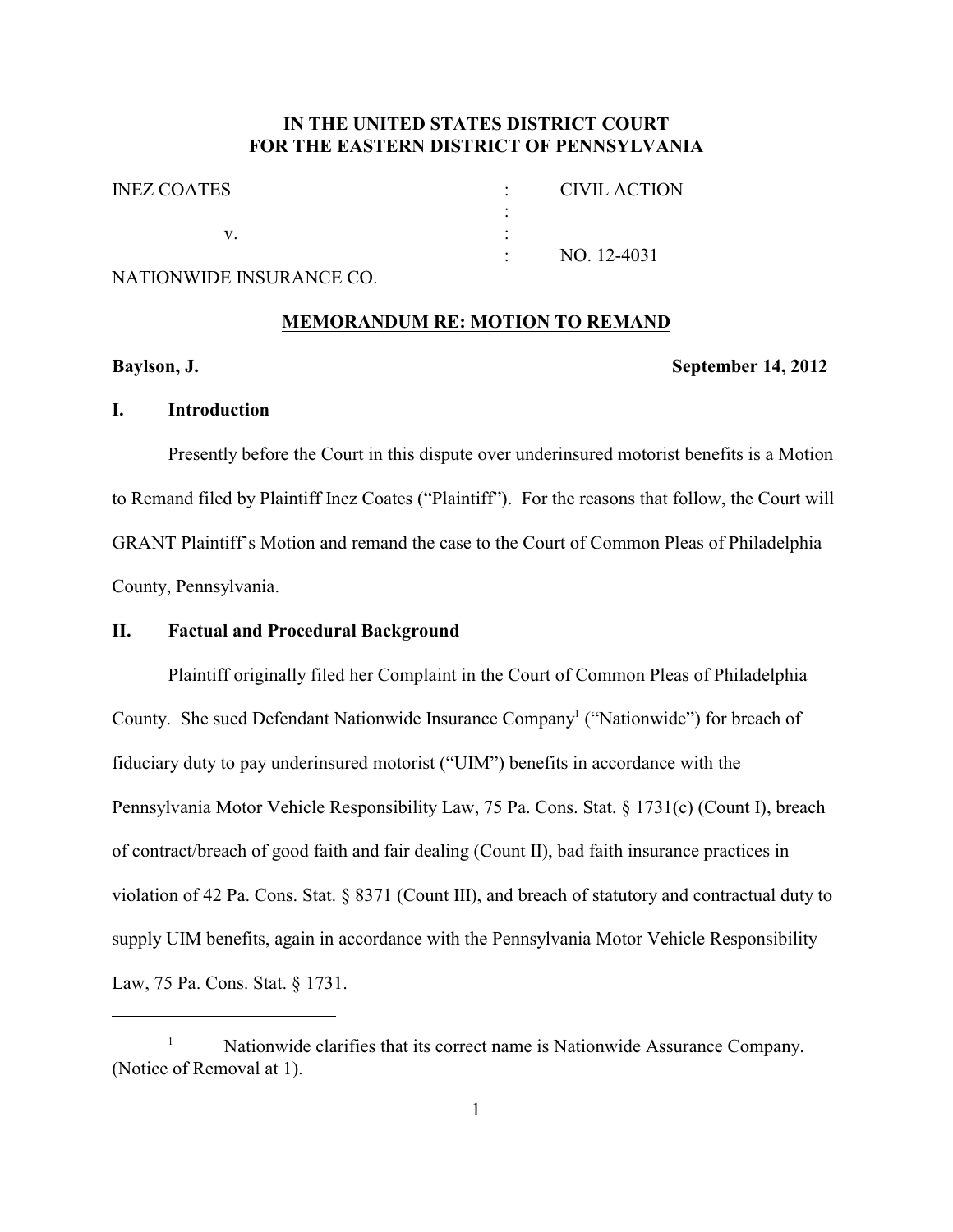Plaintiff alleges that she was involved in a car accident on March 9, 2009, in which David Tomarchio, a non-party to this action, hit her car, causing it to turn over and skid upsidedown for twenty-feet. (Compl. ¶¶ 4-10). Plaintiff, who avers she was in no way responsible for the collision, had to be removed from her vehicle with the "jaws of life." (Id. ¶¶ 10-11). Plaintiff suffered severe and permanent injuries and disabilities, which she details at length in her Complaint, and underwent five surgical procedures. (Id. ¶¶ 12-17). Mr. Tomarchio's insurance policy provided only \$100,000 in coverage, which Plaintiff's expenses exceeded. (Id. ¶¶ 20-21). Plaintiff has motor vehicle insurance provided by Nationwide, which included UIM benefits in an amount unspecified in the Complaint. (Id. ¶¶ 18-19). Plaintiff accordingly submitted her bills to Nationwide. (Id. ¶ 21). Nationwide, however, failed or refused to provide Plaintiff any benefits. (Id.).

Relevant to the Motion at hand, Plaintiff's Complaint filed in the Court of Common Pleas contained a cover sheet on which Plaintiff checked a box indicating that the amount in controversy was "\$50,000 or less." The case was designated for compulsory arbitration where the total amount of damages recoverable is capped at \$50,000, pursuant to 42 Pa. Cons. Stat. § 7361.<sup>2</sup> Each count of Plaintiff's Complaint contains an ad damnum clause specifying the relief sought. For Count I, Plaintiff's breach of fiduciary duty claim, Plaintiff demanded "judgment of

<sup>&</sup>lt;sup>2</sup> 42 Pa. Cons. Stat. § 7361 established compulsory arbitration in Pennsylvania and authorized Pennsylvania courts to create rules providing for compulsory arbitration. Civil cases must first be submitted to and heard by a board of three members of the bar of the court, except: 1) where the matter involves title to real property; or 2) "where the amount in controversy, exclusive of interest and costs, exceeds \$50,000." 42 Pa. Cons. Stat. § 7361(b). After arbitration, any party has the right to appeal to a trial de novo in common pleas court. [§ 7361\(d\)](file:///|//_top). The procedural rules governing compulsory arbitration have been set out in both the Pennsylvania Rules of Civil Procedure and the Local Rules of the Philadelphia Court of Common Pleas. Pa. R. Civ. P. 1301-13; Phila. Local Rules 1301-1309.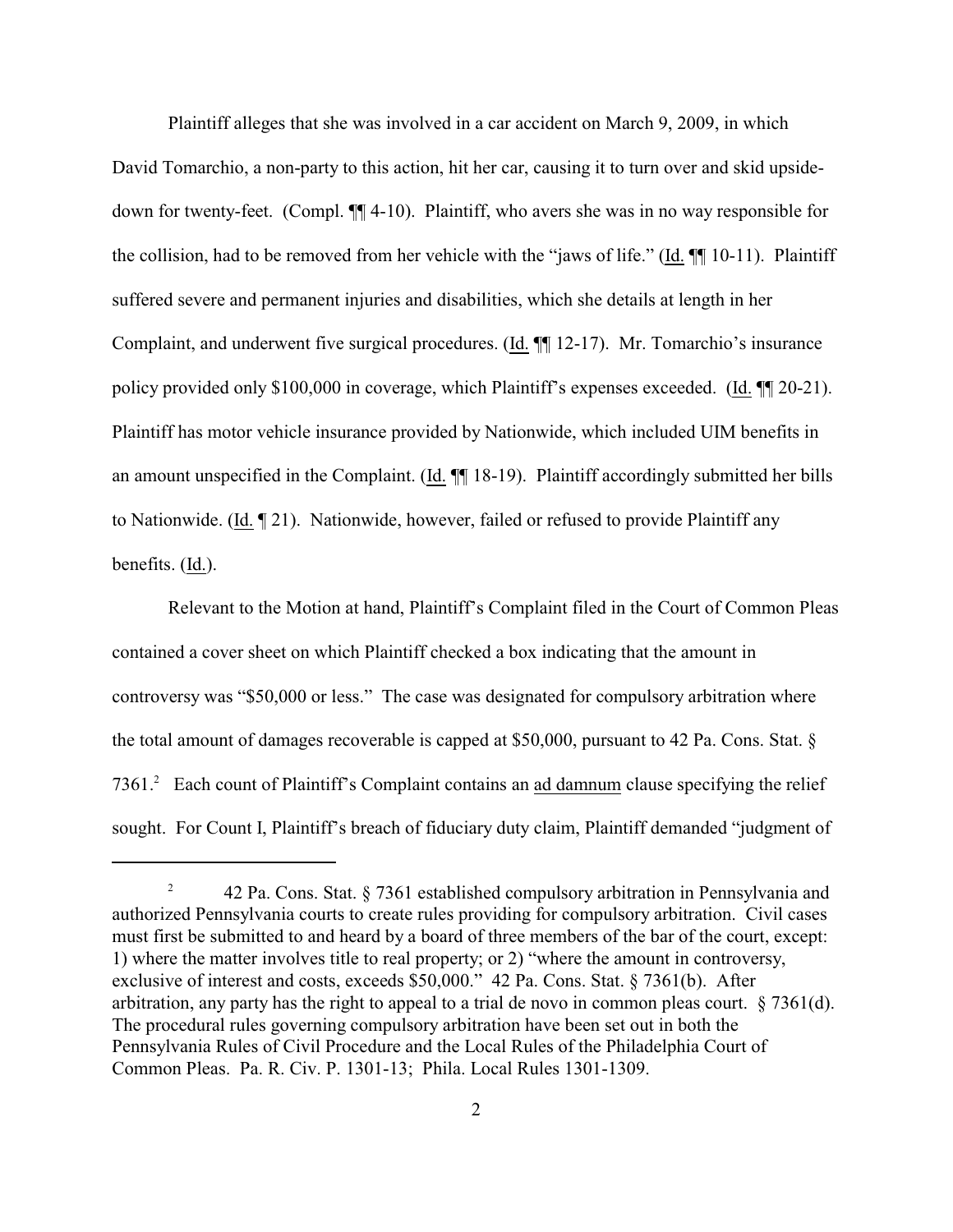Defendant, Nationwide Insurance Company, in an amount not in excess of Fifty Thousand (\$50,000) Dollars in addition to all costs and expenses incurred during the course of this litigation, as well as interest and damages for delay." (Compl. at 8). Each of the other counts recited the following ad damnum clause, which mirrors the first ad damnum clause but adds a reference to punitive and exemplary damages: "Wherefore, Plaintiff, Inez Coates, demands judgment against Defendant, Nationwide, in an amount not in excess of Fifty Thousand (\$50,000) Dollars, in addition to interest and damages for delay, as well as all costs, expenses and incidental fees incurred during the course of this litigation, including attorney's fees, and punitive or exemplary damages." (Compl. at 10, 12, 13).

Nationwide removed the case to this Court on July 16, 2012. (Notice of Removal, ECF No. 1).In the Notice of Removal, Nationwide made the following representations with respect to the amount in controversy:

> The amount in controversy, upon information and belief, is in excess of Seventy Five Thousand Dollars (\$75,000) exclusive of interest and costs, in that plaintiff:

(a) alleges in paragraph 21 of her complaint that the tortfeasor was underinsured since he maintained only \$100,000 in liability coverage and the value of plaintiff's injuries are in excess of that amount;

(b) alleges in paragraph 17 of her complaint that she has undergone five operations as a result of the March 9, 2009 accident "with a sixth surgery being considered at this time by a vascular surgeon,"and

(c) alleges in her complaint that Nationwide has unreasonably failed to pay her underinsured motorist claim arising out of the accident on March 9, 2009 and as a result Nationwide has violated Pennsylvania's insurance bad faith insurance statute with respect to her claim.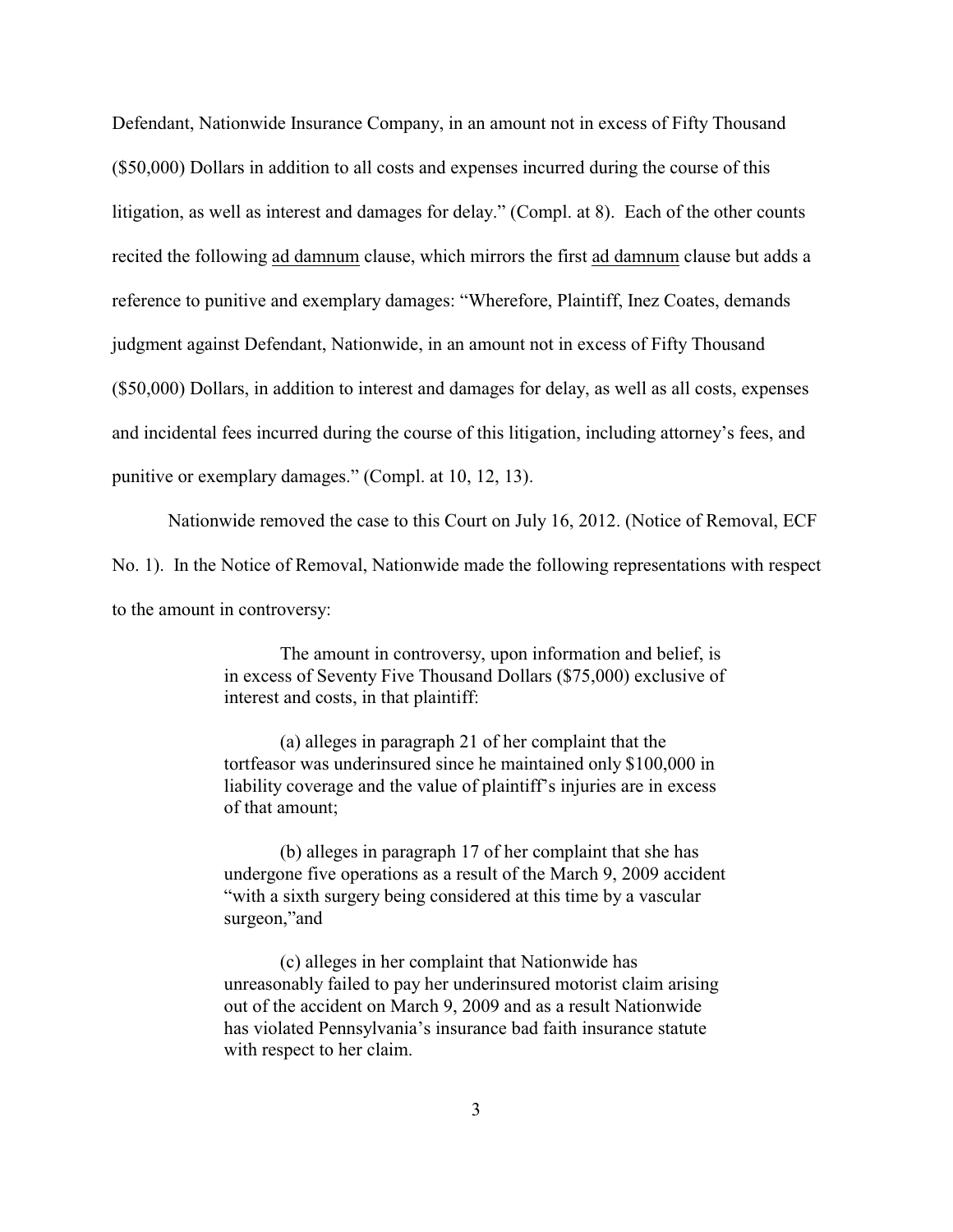(Notice of Removal ¶ 6(a)-(e)). Nationwide promptly filed a Motion to Dismiss pursuant to Fed. R. Civ. P. 12(b)(6).<sup>3</sup> (Motion to Dismiss, ECF No. 4). Although Plaintiff eventually filed a response to the Motion to Dismiss (Response to Defendant's Motion to Dismiss, ECF No. 6), she first timely filed the Motion to Remand currently before the Court. Nationwide responded (Response to Motion to Remand, ECF No. 4), and Plaintiff then filed a Reply Brief (Memorandum re First Motion to Remand to State Court, ECF No. 8).

On September 13, 2012, the Court held an unrecorded conference call with counsel for both parties. The Court explained to Plaintiff's counsel that the pleadings were somewhat confusing as to whether Plaintiff sought an amount greater than \$50,000. Following the call, with the Court's permission, Plaintiff filed an amendment to her Complaint (ECF No. 10) in which she adjusts each of the ad damnum clauses in the Complaint to read as follows:

> WHEREFORE, Plaintiff, Inez Coates, demands judgment against Defendant, Nationwide, of compensatory damages, punitive or exemplary damages, in addition to interest and damages for delay, as well as all costs, expenses, and incidental fees incurred during the course of this litigation, all of which are in an amount NOT in excess of Fifty Thousand (\$50,000) Dollars.

(Amendment to Civil Action Complaint of Plaintiff, Inez Coates).

### **III. Parties' Contentions**

Plaintiff contends that the case should be remanded because the amount in controversy does not exceed \$75,000. Plaintiff emphasizes that each count seeks damages "not in excess of \$50,000" and that the case was originally designated for the Compulsory Arbitration Program in the Court of Common Pleas of Philadelphia County, which caps damages at \$50,000 pursuant to

<sup>&</sup>lt;sup>3</sup> Because the Court has concluded that it lacks subject matter jurisdiction and must remand this case to state court, Defendant's Motion to Dismiss will be denied as moot.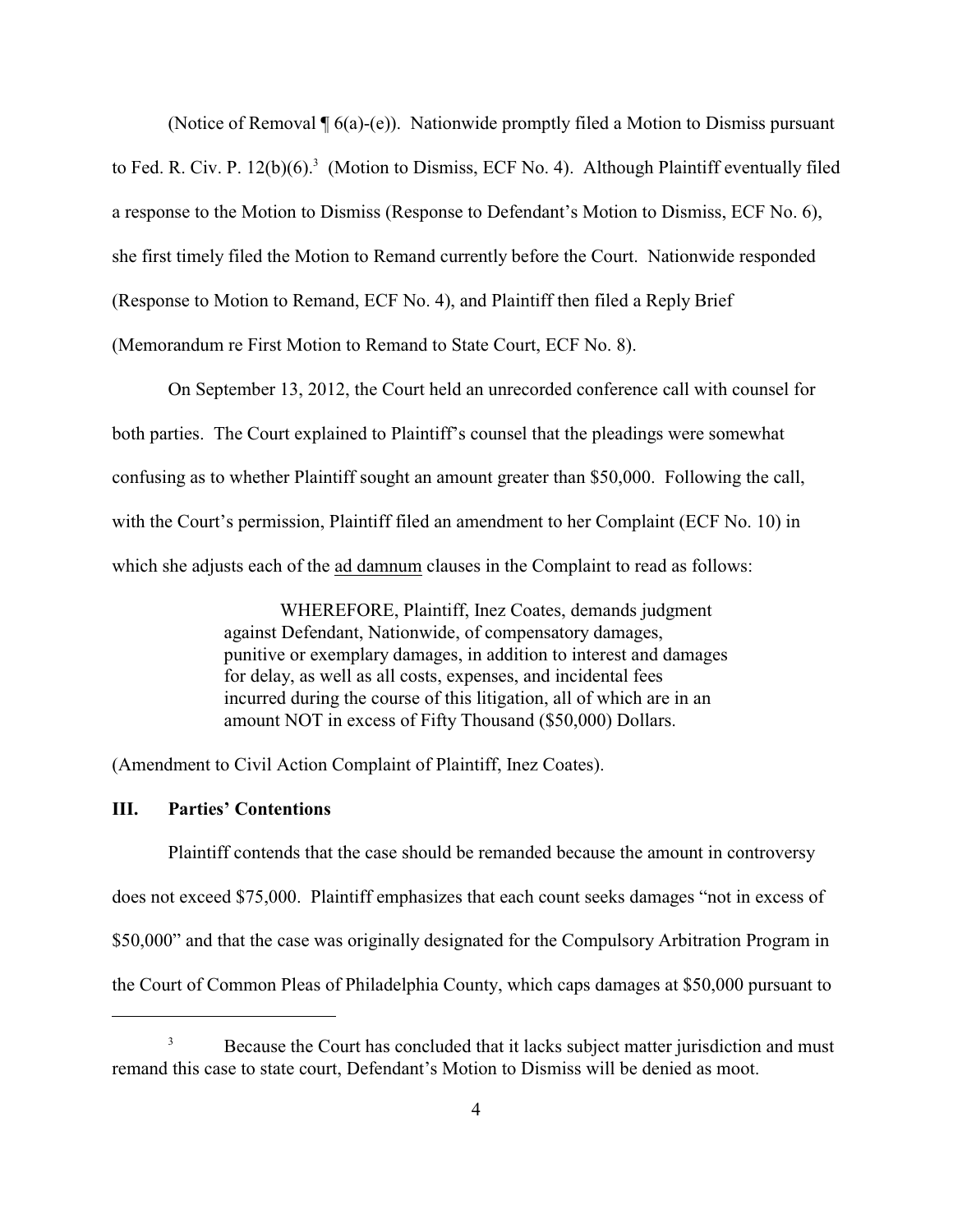42 Pa. Cons. Stat. § 7361.Plaintiff also asserts that under her motor vehicle insurance policy with Nationwide, the maximum amount of UIM compensatory damages she could recover is \$15,000. Even were compensatory damages trebled for punitive reasons, therefore, Plaintiff argues, the amount in controversy would still be less than \$75,000.

In response, Nationwide admits that Plaintiff cannot receive more than \$15,000 in UIM benefits under her policy, but argues that the amount in controversy is exceeded because Plaintiff explicitly sought attorney's fees, costs, and punitive damages in addition to the \$50,000 in compensatory damages.On the telephone conference Nationwide's attorney also argued that even if Plaintiff did expressly limit her damages and the case proceeded to arbitration, it was unlikely the case would be resolved at that stage because of choice of law questions, and Plaintiff would be entitled to recover more than \$50,000 on appeal.

#### **IV. Legal Standard**

#### **A. General**

A civil action may be properly removed from state court to the federal district court if the district court has jurisdiction. [28 U.S.C. § 1441\(a\)](file:///|//_top). Federal district courts have jurisdiction over cases where there exists complete diversity between citizens of different states and where the amount in controversy exceeds the sum or value of \$75,000. [28 U.S.C. § 1332\(a\)](file:///|//_top). After removal, the federal court must remand the case "[i]f at any time before final judgment it appears that the district court lacks subject matter jurisdiction." 28 U.S.C. § 1447(c).

The Third Circuit strictly construes the removal statutes against removal and resolves all doubts in favor of remand. Steel Valley Auth. v. Union Switch & Signal Div., 809 F.2d 1006, 1010 (3d Cir. 1987). Thus, the defendant advocating against remand bears the "heavy burden of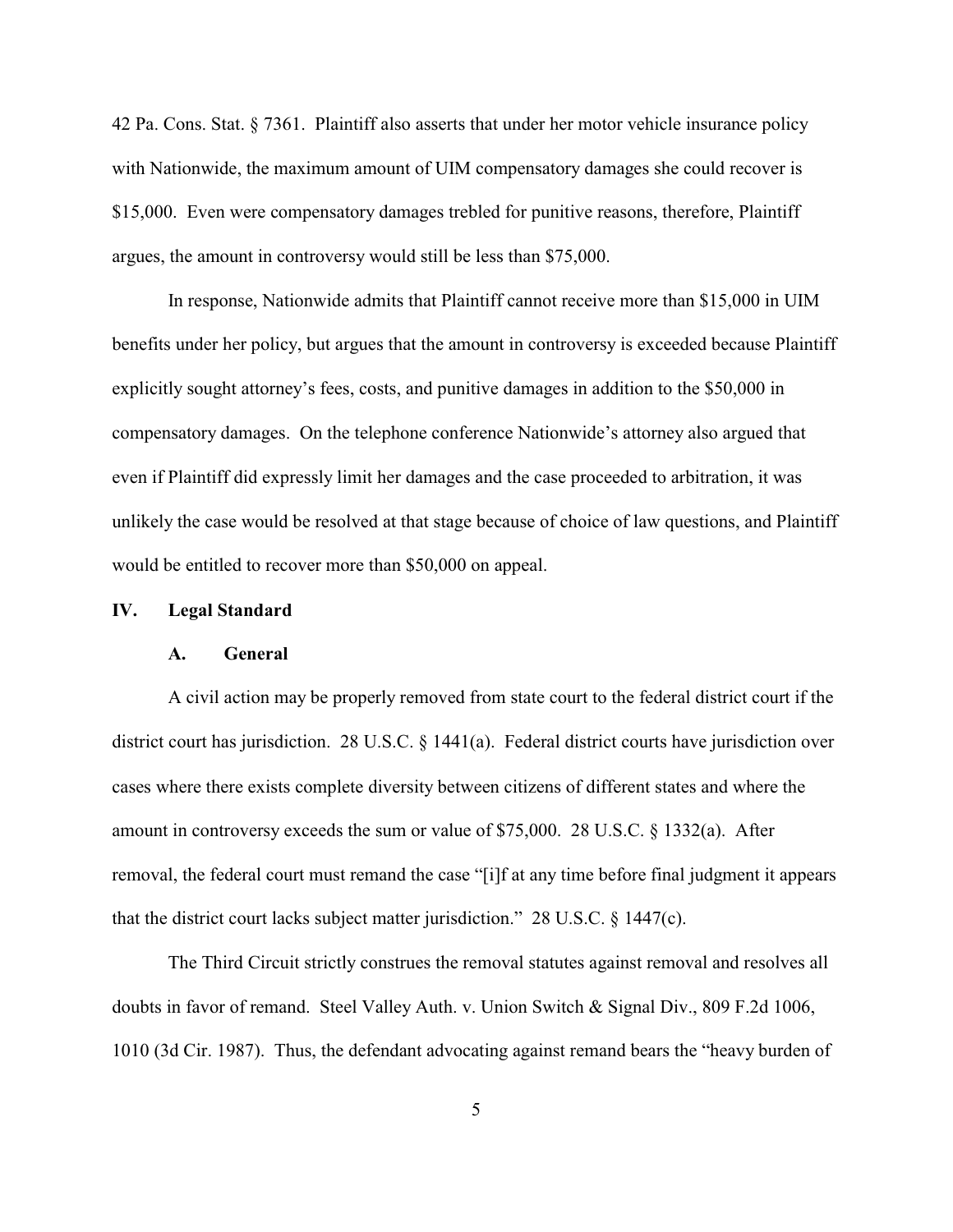persuasion" that federal subject matter jurisdiction is present. Id. at 1012 (citing B., Inc. v. Miller Brewing Co., 663 F.2d 545, 549 (5th Cir. 1981)); see also Frederico v. Home Depot, 507 F.3d 188, 193 (3d Cir. 2007) ("It is now well settled in this Court that the party asserting federal jurisdiction in a removal case bears the burden of showing, at all stages of litigation, that the case is properly before the federal court." (citing Samuel-Bassett v. Kia Motors, 357 F.3d 392, 396 (3d Cir. 2004) and Morgan v. Gay, 471 F.3d 469, 473 (3d Cir. 2006))).

Plaintiff here moves to remand this case to state court pursuant to 28 U.S.C. § 1447 based on lack of diversity jurisdiction. Since the parties agree diversity of citizenship exists, the Court need only resolve whether the amount in controversy requirement has been satisfied.

### **B. The Legal Certainty Standard**

In determining whether the amount in controversy exceeds \$75,000, district courts must apply the "legal certainty" test the Third Circuit enunciated in Samuel-Bassett v. Kia Motors, 357 F.3d 392 (3d Cir. 2004). Under this standard, "[t]he case will be dismissed only if from the face of the pleadings, it is apparent, to a legal certainty, that the plaintiff cannot recover the amount claimed, or if, from the proofs, the court is satisfied to a like certainty that the plaintiff never was entitled to recover that amount." Id. at 194 (quoting [St. Paul Mercury Indemnity Co. v. Red Cab](file:///|//_top) Co., 303 U.S. 283, 289 [\(1938\)](file:///|//_top)) (internal quotation marks omitted).

Courts must apply the legal certainty standard differently, however, depending on whether the complaint explicitly limits the damages sought to less than the jurisdictional amount. Recognizing that the plaintiff is the master of the case, the Third Circuit determined in Morgan v. Gay, 471 F.3d 469 (3d Cir. 2006) that "a plaintiff, if permitted by state laws, may limit her monetary claims to avoid the amount in controversy threshold." Id. at 474. Yet, even if a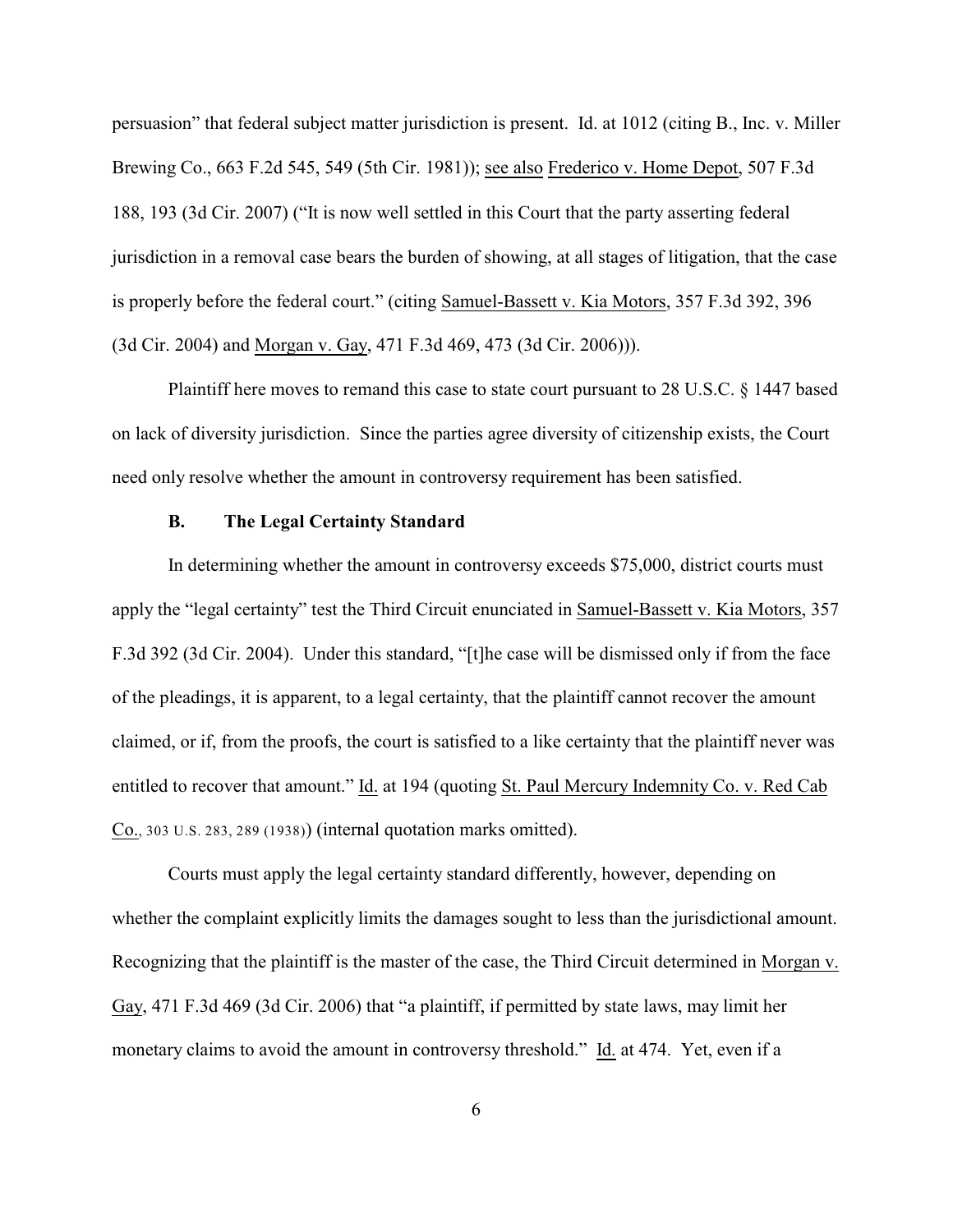plaintiff states that her claims fall below the jurisdictional minimum, the "plaintiff's pleadings are not dispositive under the legal certainty test." Id. at 474. The Court must "look to see if the plaintiff's actual monetary demands in the aggregate exceed the threshold, irrespective of whether the plaintiff states that the demands do not." Id. at 475.

As the Third Circuit clarified in Frederico v. Home Depot, 507 F.3d 188, 193 (3d Cir. 2007), in cases where the complaint specifically limits the amount in controversy to less than the jurisdictional minimum, the party contesting remand bears a higher burden, and must prove to a legal certainty that the amount in controversy exceeds the statutory threshold (i.e. the removing party must show it is legally certain the amount in dispute exceeds \$75,000). Id. at 196.

In contrast, in cases where the plaintiff has not expressly limited the amount in the complaint to less than the jurisdictional minimum, the party in favor of remand has the burden to prove to a legal certainty that the amount in controversy could not exceed the jurisdictional threshold (i.e. the party seeking remand to state court must establish it is legally certain that the amount in dispute will not be greater than \$75,000). Therefore, a case in that category must be remanded if it appears to a legal certainty that the plaintiff cannot recover \$75,000. Id. at 195- 97.<sup>4</sup>

#### **V. Discussion**

The Court finds that it lacks subject matter jurisdiction and must remand this case to the Court of Common Pleas.

<sup>&</sup>lt;sup>4</sup> For a more detailed history of the development of the Frederico standard and its application in this district to cases originally filed in the compulsory arbitration program of Pennsylvania state court, see Dunfee v. Allstate Ins. Co., No. 08-cv-1425, 2008 WL 2579799 (E.D. Pa. June 26, 2008) (Baylson, J.).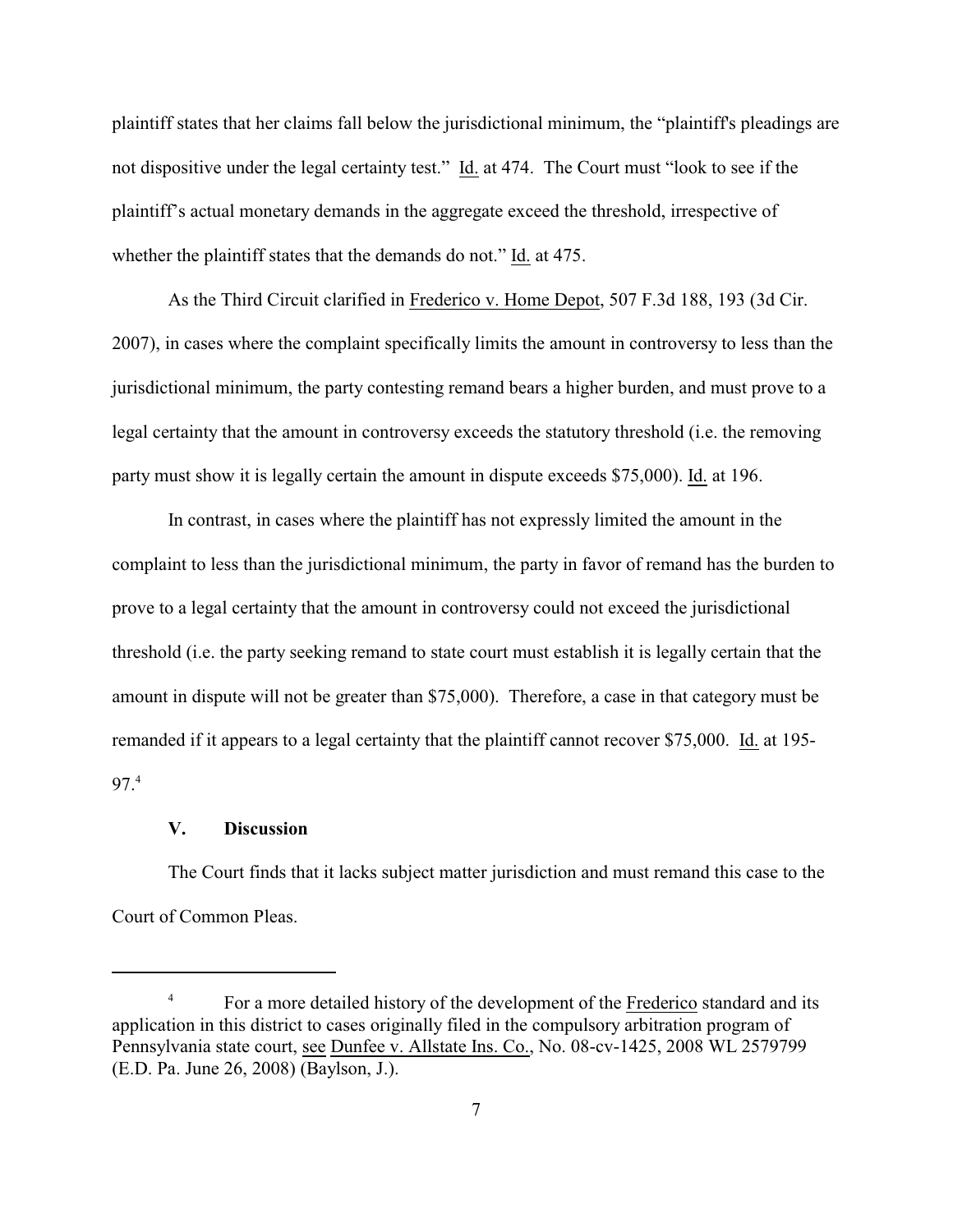Plaintiff has expressly limited her damages to less than \$50,000 and the Court will therefore apply the standards from Morgan in analyzing her claim.

The Court will give effect to the amended ad damnum clauses in Plaintiff's Complaint because Pennsylvania law permits her to limit her damages. In counties such as Philadelphia, that have compulsory arbitration, state law requires the plaintiff to state whether "the amount claimed does or does not exceed the jurisdictional amount requiring arbitration referral." [Pa. R.](file:///|//_top) [Civ. Pro. 1021\(c\)](file:///|//_top)**.** Plaintiff's action was referred to compulsory arbitration pursuant to 42 Pa. Cons. Stat. § 7361.

Although under Morgan, Plaintiff's ad damnum clauses are not dispositive of the amount in controversy, the Court concludes that Nationwide has not proved to a legal certainty that Plaintiff's damages exceed \$75,000. The Complaint is silent on the amount of UIM benefits Plaintiff was entitled to under her policy with Nationwide, but the parties do not dispute that the policy provided for \$15,000 in UIM coverage. The cost of a potential sixth surgery is too speculative to establish the amount in controversy to a legal certainty; and, moreover, presumably all compensatory damages would be limited to the \$15,000 in UIM coverage regardless of Plaintiff's actual costs. The Court also does not consider it conclusive that Plaintiff alleges in paragraph 21 of her Complaint that the tortfeasor was underinsured since he maintained only \$100,000 in liability coverage and the value of plaintiff's injuries are in excess of that amount; this allegation serves to explain why Plaintiff is entitled to UIM benefits from Nationwide, not to establish that the amount of damages she seeks in this case exceed \$100,000. Similarly, whether and what punitive damages to which Plaintiff is entitled is not sufficiently concrete to meet the legal certainty standard. "[I]f this Court has to guess at whether the jurisdictional threshold has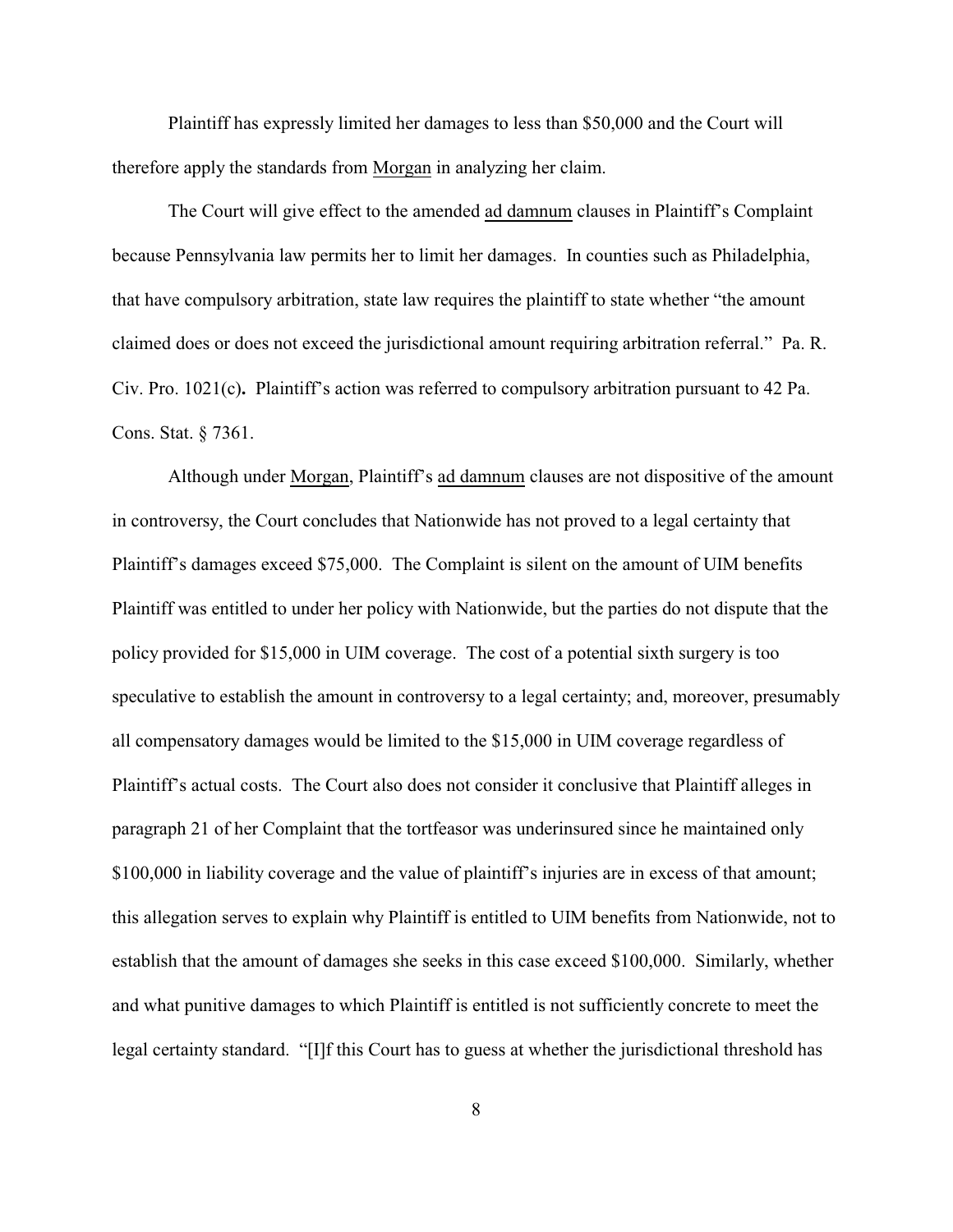been met, then the defendant has not proved its point." Menard v. Hewlett Packard Co., No. 12 cv-3570 (E.D. Pa. July 19, 2012 (quoting Resolution Mgmt. Consultants, Inc., Civ. A. Nos. 10- 6243, 11-914/946/954/956, 2011 WL 2609854, at \*8 (D.N.J. June 29, 2011)). The Court is also unpersuaded by Nationwide's argument that Plaintiff could recover more than \$75,000 if the arbitration award is appealed. "The legal certainty test and the rule requiring courts to resolve all doubts in favor of remand would ring hollow if the mere possibility that a plaintiff could recover more than \$75,000 from an appeal of a compulsory arbitration satisfied Defendants' burden." Id. at \*4 (citations omitted). Nationwide is unable to prove to a legal certainty that the punitive damages and other relief Plaintiff seeks would push the amount in controversy above \$75,000.

This case is analogous to the myriad cases removed to this district which have been remanded because the plaintiff included a valid ad damnum clause limiting his or her damages to \$50,000 and the defendant did not meet its burden to demonstrate to a legal certainty that amount in controversy required for diversity jurisdiction had been satisfied. See, e.g., id.; Espinosa v. Allstate, No. 07-cv-0746, 2007 WL 1181020 (E.D. Pa. April 16, 2007); Punzak v. Allstate, No. 07-cv-1052, 2007 WL 1166087 (E.D. Pa. April 16, 2007); Dunfee v. Allstate Ins. Co., No. 08-cv-1425, 2008 WL 2579799, at \*4 (E.D. Pa. June 26, 2008) (Baylson, J.); Hodges v. Walgreens, No. 12-cv-1162, 2012 WL 1439080 (E.D. Pa. April 26, 2012)**.**

In contrast, the cases Defendant cites, in which the district courts denied motions for remand, are all distinguishable. Wiedman v. Citywide Banks, No. 08-cv-3548, 2009 WL 117873, at \*2 n.3 (E.D. Pa. Jan. 15, 2009) (plaintiff did not expressly limit his damages); Stehle-Rosellini v. Allstate Corp., No. 09-cv-895**,** 2010 WL 358519, at \*1 (W.D. Pa. Jan. 25, 2010) (plaintiff limited her damages to \$75,000 for one count but then requested additional damages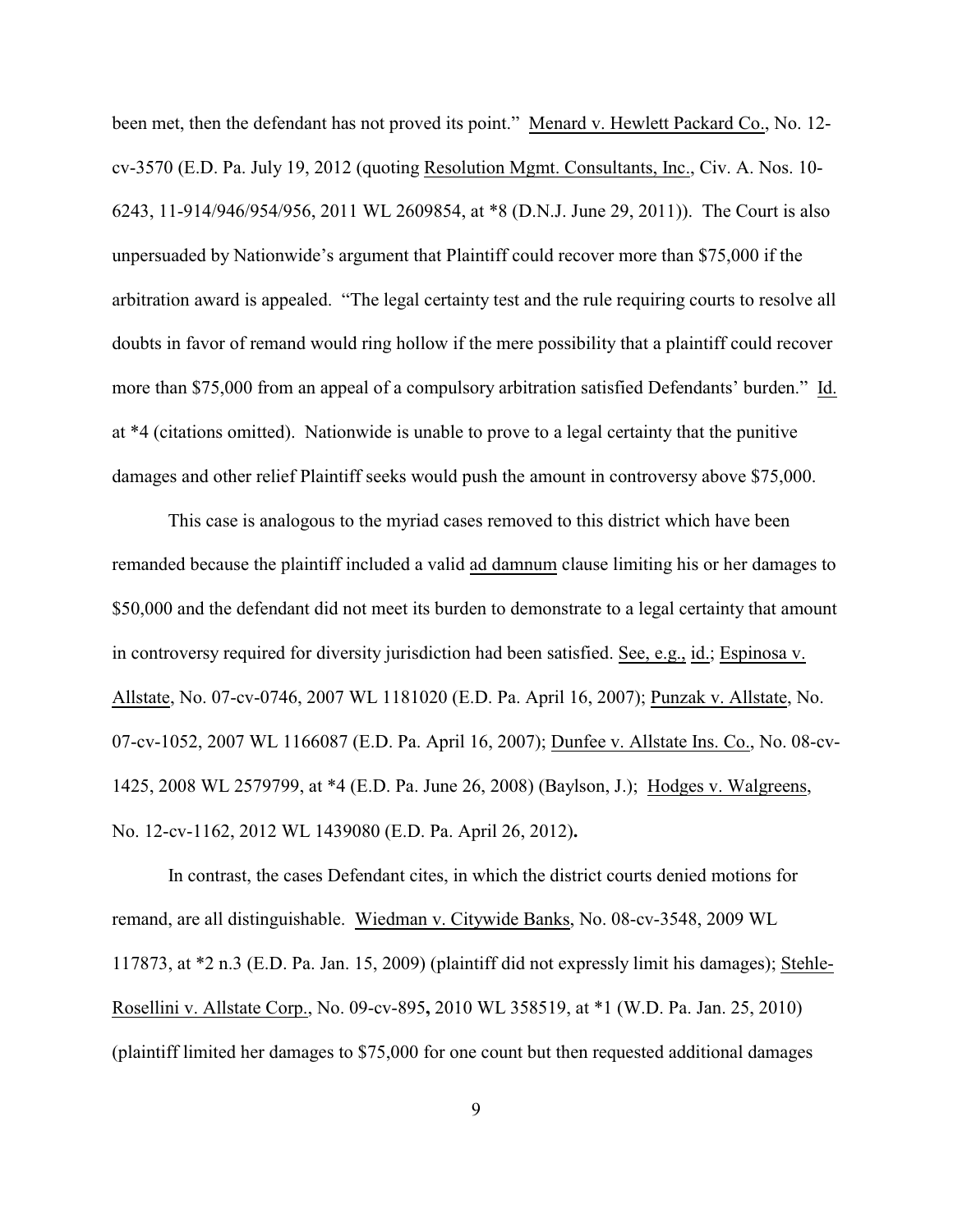"in excess of \$30,000."); Howard v. Wal-Mart Supercenter, No. 09-cv-4530, 2009 WL 4362856, at \*4 (E.D. Pa. Nov. 3, 2009) (plaintiff expressly demanded damages in an amount in excess of \$50,000 if the decision from arbitration were appealed); Valley v. State Farm Fir & Cas. Co., 504 F. Supp. 2d 1 (E.D. Pa. 2006) (applied Samuel-Bassett standard, instead of Morgan standard, before the Third Circuit clarified the proper analysis in Frederico, 507 F.3d at 196).

This Court remands the instant action to state court because Plaintiffs properly limited the amount of damages in the ad damnum clauses to "an amount not in excess of \$50,000," which falls below the \$75,000 jurisdictional minimum, and Defendant has not shown to a legal certainty that the amount in controversy exceeds \$75,000.

# **VI. Conclusion**

For the reasons stated above, Plaintiff's Motion to Remand will be GRANTED. Defendant's Motion to Dismiss will be DENIED as moot.

An appropriate Order follows.